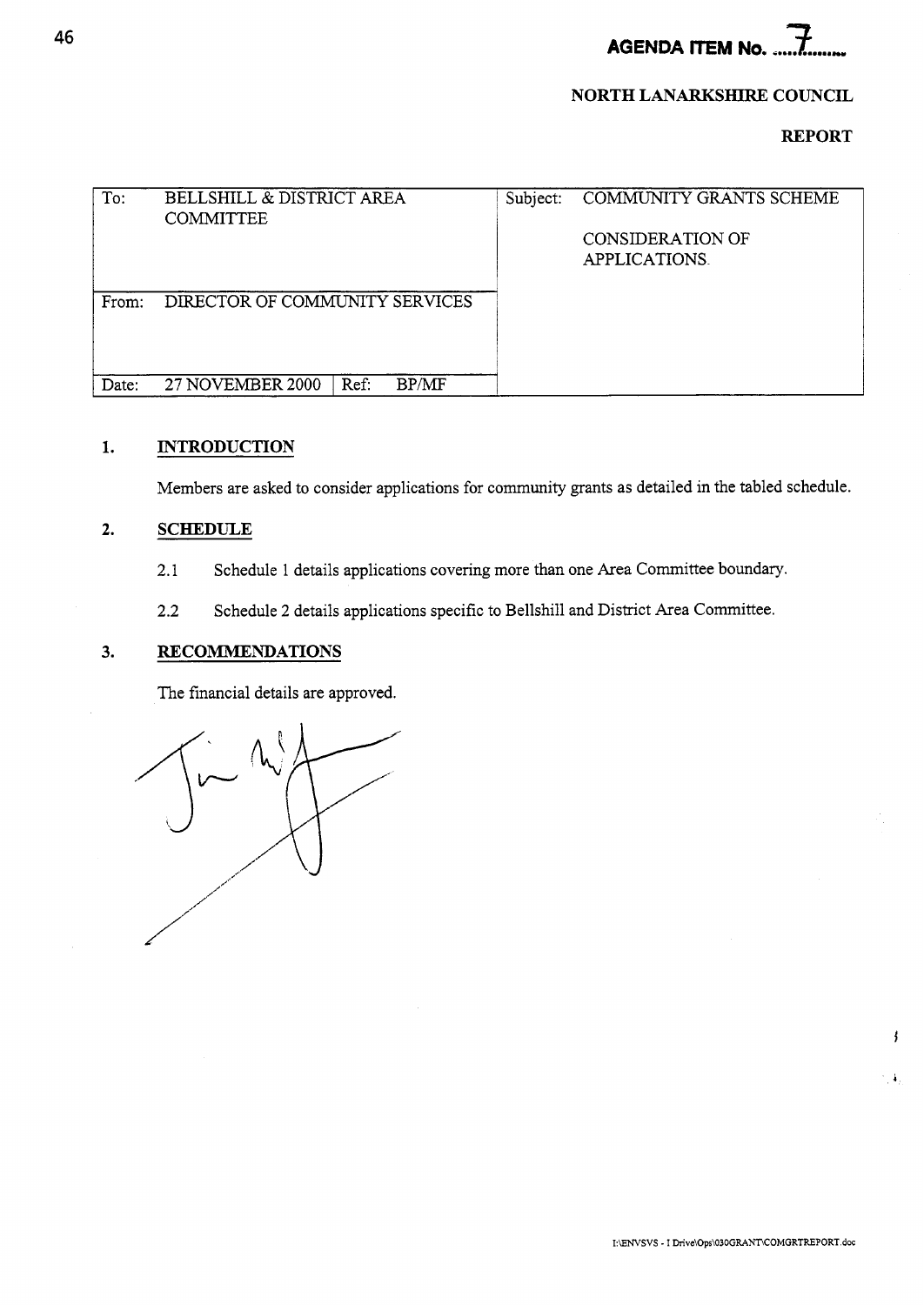# **APPLICATIONS COVERING MORE THAN ONE AREA COMMITTEE BOUNDARY**

| Ref No:                       | Name of Group                                                | <b>Purpose</b>                                                                   | <b>Amount</b><br><b>Requested</b> | Area/Ward No:                    | Recommendation | <b>Total</b> |  |  |  |
|-------------------------------|--------------------------------------------------------------|----------------------------------------------------------------------------------|-----------------------------------|----------------------------------|----------------|--------------|--|--|--|
| <b>Continued Applications</b> |                                                              |                                                                                  |                                   |                                  |                |              |  |  |  |
|                               |                                                              | (Area Committees should only consider applications relevant to their areas)      |                                   |                                  |                |              |  |  |  |
| ALL:CG00/01 - 58              | Society for the Protection of the<br>Unborn Child, Bellshill | assist with general running costs and<br>purchase of educational materials       | £1500                             | 2, 5, 25, 26, 27, 29             | $2 - £50$      |              |  |  |  |
|                               |                                                              | (previously awarded £650)                                                        |                                   |                                  | $5 - £50$      |              |  |  |  |
| ALL:CG00/01 - 242             | Lanarkshire Darts Association,<br>Airdrie                    | assist with general running costs, coaching<br>of youth players and purchase and | £2000                             | 4, 5, 6, 12 & 31 to 52           | $4 - Nil$      |              |  |  |  |
|                               |                                                              | maintenance of new equipment                                                     |                                   |                                  | $5 - Nil$      |              |  |  |  |
|                               |                                                              | (previously awarded £320)                                                        |                                   |                                  | 12 - Nil       |              |  |  |  |
|                               |                                                              |                                                                                  |                                   |                                  | 41 - £200      |              |  |  |  |
|                               |                                                              |                                                                                  |                                   |                                  | 48 - £50       |              |  |  |  |
| ALL:CG00/01 - 246             | Shotts Mother & Toddler Group,                               | assist with purchase of new equipment and                                        | £1000                             | 52                               | 17 - £50       |              |  |  |  |
|                               | <b>Shotts</b>                                                | cost of activity programme                                                       |                                   |                                  | 20 - £50       |              |  |  |  |
|                               |                                                              | (previously awarded £300)                                                        |                                   |                                  |                |              |  |  |  |
| ALL:CG00/01 - 268             | Motherwell Elderly Forum,                                    | assist with running costs                                                        | £1200                             | Motherwell, Bellshill and Wishaw | $2 - £50$      |              |  |  |  |
|                               | Motherwell                                                   | (previously awarded £280)                                                        |                                   |                                  | $11 - £100$    |              |  |  |  |
| ALL:CG00/01 - 269             | <b>Townhead Amateur Football</b><br>Club, Coatbridge         | assist with cost in participating in Easter<br>under 14's tournament             | £2000                             | 34, 39, 41                       | 34 - £50       |              |  |  |  |
|                               |                                                              | (previously awarded £350)                                                        |                                   |                                  |                |              |  |  |  |

**N.B Continued applications which do not attract a recommendation to fund will receive no further consideration, and accordingly applicants will be advised of a nil award.** 

 $\langle \phi \rangle$ 

E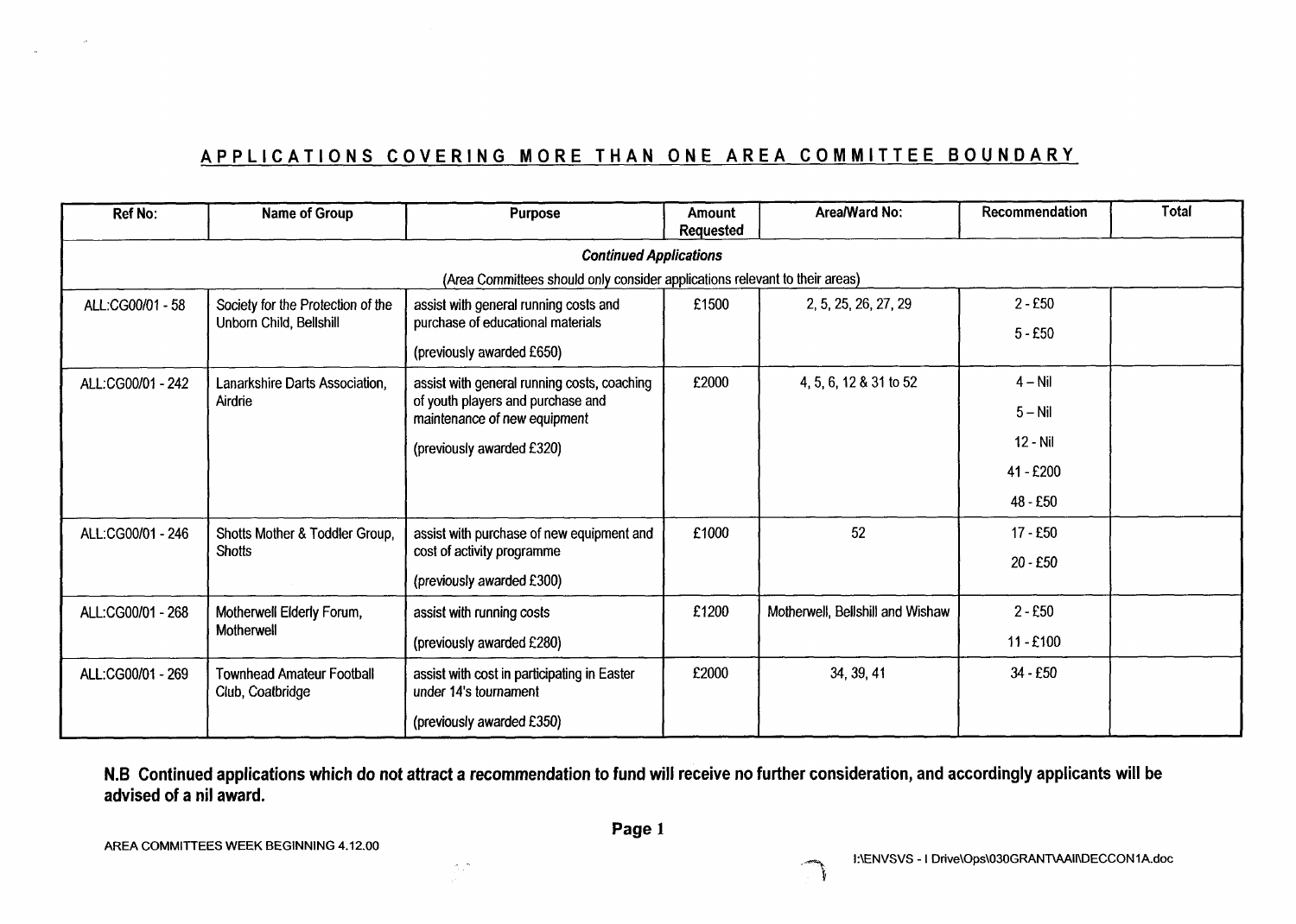| <b>Ref No:</b>    | Name of Group                         | <b>Purpose</b>                                                             | Amount<br><b>Requested</b> | Area/Ward No:             | Recommendation | <b>Total</b> |
|-------------------|---------------------------------------|----------------------------------------------------------------------------|----------------------------|---------------------------|----------------|--------------|
| ALL:CG00/01 - 270 | Calder Pre 5 Playgroup,<br>Coatbridge | assist with general running costs and<br>purchase of replacement equipment | £1000                      | 39, 41, 43, 47            |                |              |
|                   |                                       | (previously awarded £670)                                                  |                            |                           |                |              |
| ALL:CG00/01 - 271 | Christians In Action, Airdrie         | assist with costs of providing food parcels<br>at Christmas                | £650                       | 40                        |                |              |
|                   |                                       | (previously awarded £450)                                                  |                            |                           |                |              |
| ALL:CG00/01 - 272 | Scottish Campaign for Nuclear         | assist with cost of developing website                                     | £200                       | North Lanarkshire Wide    | $21 - Nil$     |              |
|                   | Disarmament, Lanarkshire              | publicity for North Lanarkshire                                            |                            |                           | $22 - Nil$     |              |
|                   |                                       |                                                                            |                            |                           | $23 - Nil$     |              |
|                   |                                       |                                                                            |                            |                           | $55 - £30$     |              |
|                   |                                       |                                                                            |                            |                           | $59 - £20$     |              |
|                   |                                       |                                                                            |                            |                           | $60 - £20$     |              |
|                   |                                       |                                                                            |                            |                           | $63 - £10$     |              |
|                   |                                       |                                                                            |                            |                           | 69 - £50       |              |
| ALL:CG00/01 - 273 | Carfin Harp AFC, Newarthill           | assist with hire of pitches for coming                                     | £200                       | 5                         | $5 - £150$     | £200         |
|                   |                                       | season                                                                     |                            |                           | 29 - £50       |              |
| ALL:CG00/01 - 274 | St Mary's Boys Club, Plains           | assist with purchase of clothing and<br>equipment                          | £350                       | 6, 31, 33, 35, 41, 47, 52 |                |              |
|                   |                                       | (previously awarded £70)                                                   |                            |                           |                |              |

**N.B Continued applications which do not attract a recommendation to fund will receive no further consideration, and accordingly applicants will be advised of a nil award.**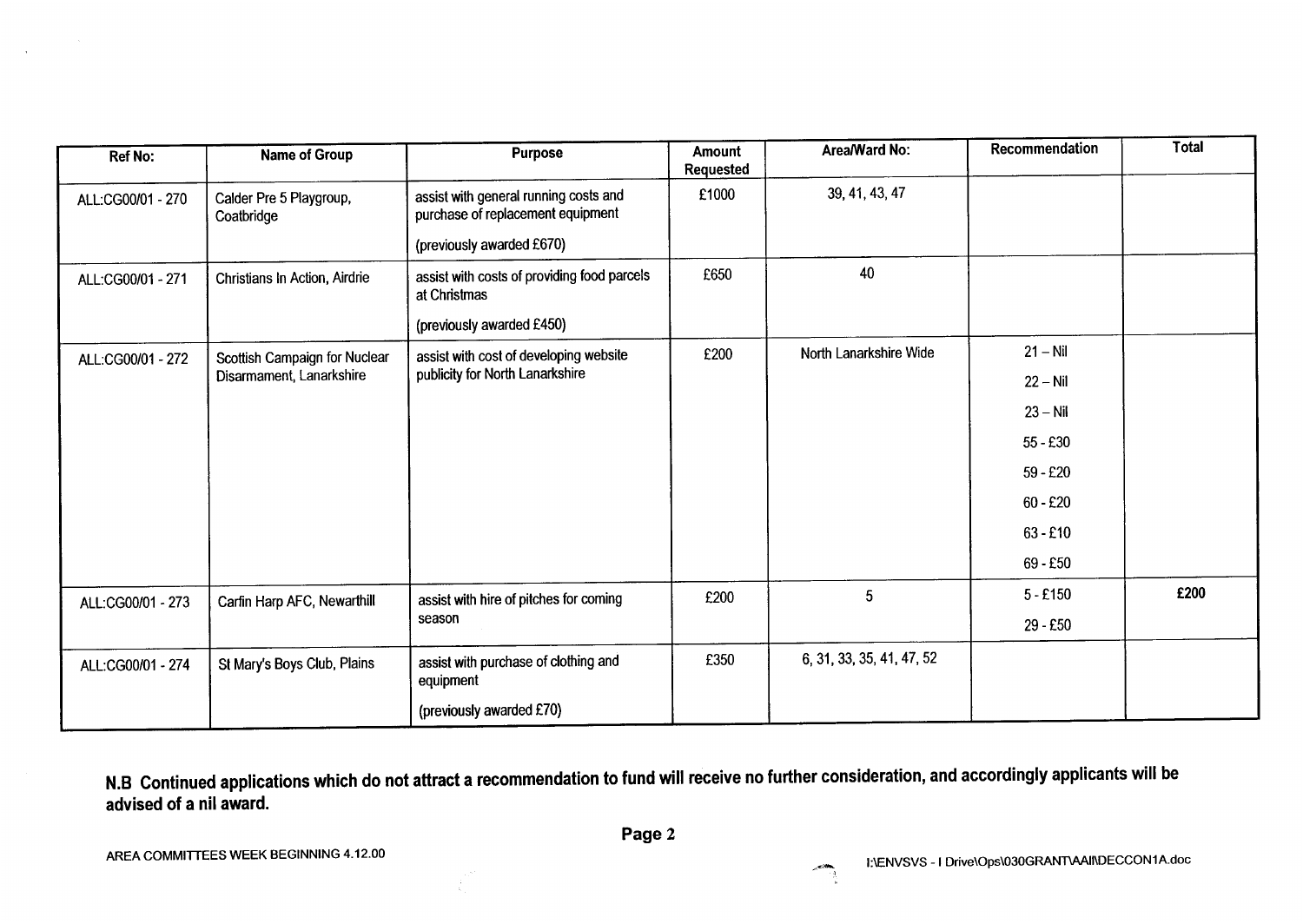| Ref No:           | Name of Group                              | <b>Purpose</b>                                                | Amount<br><b>Requested</b> | Area/Ward No:                                                     | <b>Recommendation</b> | Total |
|-------------------|--------------------------------------------|---------------------------------------------------------------|----------------------------|-------------------------------------------------------------------|-----------------------|-------|
| ALL:CG00/01 - 308 | Monklands Furniture Project,<br>Coatbridge | assist with general running costs<br>previously awarded £295) | £1500                      | 33, 35, 36, 37, 38, 39, 40, 41,<br>43, 44, 45, 46, 49, 50, 51, 52 | 44 - £50              |       |

**N.B Continued applications which do not attract a recommendation to fund will receive no further consideration, and accordingly applicants will be advised of a nil award.** 

 $\overline{\phantom{a}}$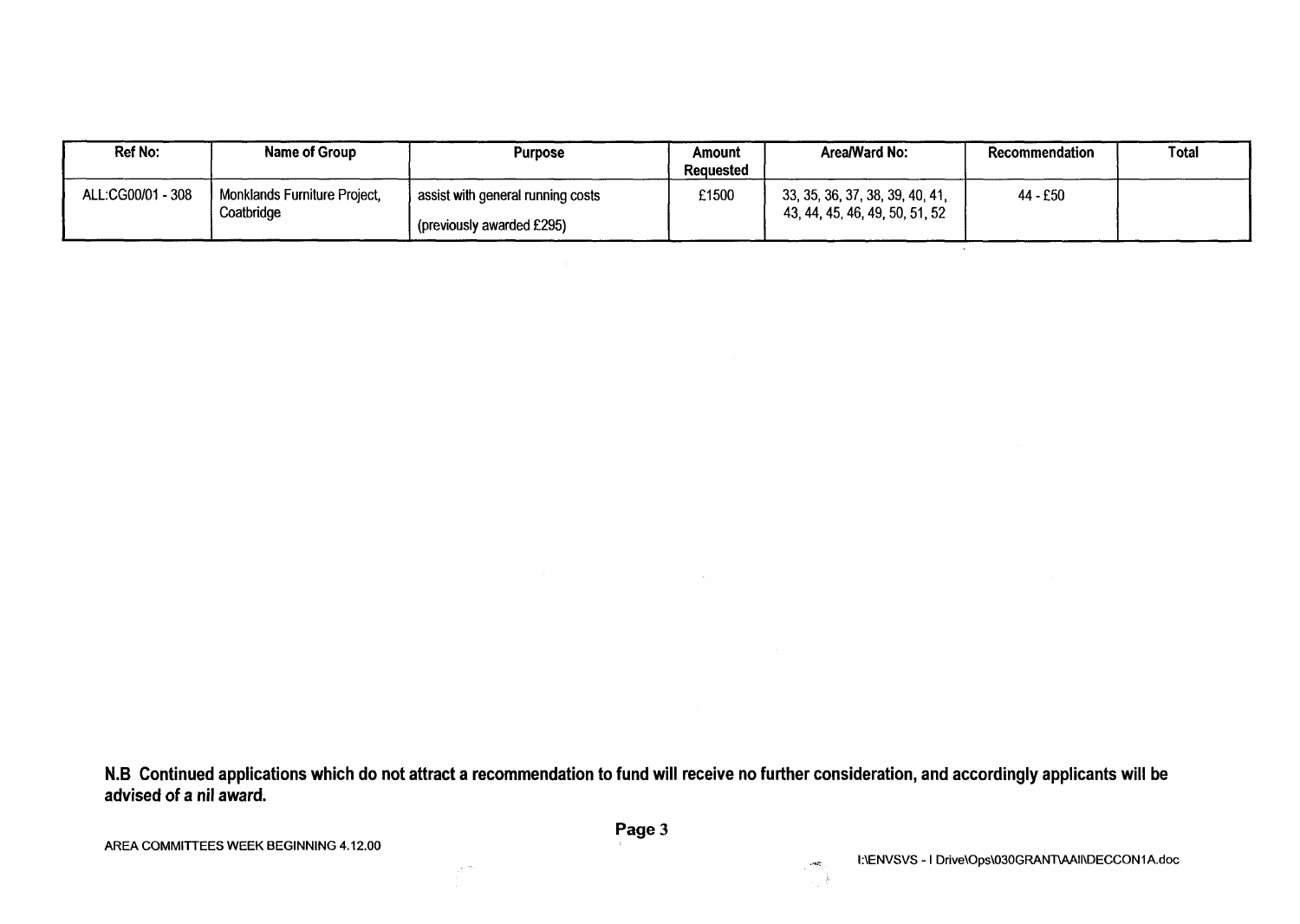# **APPLICATIONS COVERING MORE THAN ONE AREA COMMITTEE BOUNDARY**

|                   |                                                    | APPLICATIONS COVERING MORE THAN ONE AREA COMMITTEE BOUNDARY                                                           |                            |                                    |                       |              |
|-------------------|----------------------------------------------------|-----------------------------------------------------------------------------------------------------------------------|----------------------------|------------------------------------|-----------------------|--------------|
|                   |                                                    |                                                                                                                       |                            |                                    |                       |              |
| <b>Ref No:</b>    | <b>Name of Group</b>                               | Purpose                                                                                                               | Amount<br><b>Requested</b> | Area/Ward No:                      | Recommendation        | <b>Total</b> |
|                   |                                                    | New Applications Received Up to 24 November 2000                                                                      |                            |                                    |                       |              |
| ALL:CG00/01 - 337 | 4th Coatbridge Girls Brigade,                      | (Area Committees should only consider applications relevant to their areas)<br>assist with costs of taking members to | £400                       | 32, 34, 36, 37, 38, 40, 44, 47, 48 | 34 - £30              |              |
|                   | Coatbridge                                         | pantomime                                                                                                             |                            |                                    | 44 - £50              |              |
|                   |                                                    |                                                                                                                       |                            |                                    | 48 - £20              |              |
| ALL:CG00/01 - 338 | Trinity (Carpet) Bowling Club,<br>Coatbridge       | assist with costs of meal and pantomime                                                                               | £250                       | 34, 47                             | $34 - £125$           |              |
| ALL:CG00/01 - 339 | <b>Monklands Rainbow</b><br>Association, Monklands | assist with purchase of arts and crafts<br>materials                                                                  | £1486.51                   | 31, 34, 37, 38, 39, 40, 43, 52     | $34 - £50$            |              |
| ALL:CG00/01 - 340 | St Francis Xavier Parochial                        | assist with costs of Christmas dinner,                                                                                | £500                       | 2, 5, 29                           | $2 - £100$            | £350         |
|                   | Committee, Carfin                                  | entertainment, transport and gift                                                                                     |                            |                                    | $5 - £100$            |              |
|                   |                                                    |                                                                                                                       |                            |                                    | 29 - £150             |              |
| ALL:CG00/01 - 341 | C.A.B.I.A Counselling and                          | assist with costs of outing                                                                                           | £500                       | 41 to 49, 51, 67, 68, 69, 70       | 41 - £200             |              |
|                   | Benefits in Action, Airdrie                        |                                                                                                                       |                            |                                    | 44 - £25              |              |
| ALL:CG00/01 - 342 | Monklands Club for the Blind,<br>Coatbridge        | assist with costs of Christmas dinner and<br>outing to pantomime or show                                              | £600                       | 31, 32, 35, 37, 38, 39, 41, 48, 50 | $35 - £100$           |              |
|                   |                                                    |                                                                                                                       |                            |                                    | $38 - £100$           |              |
|                   |                                                    |                                                                                                                       |                            |                                    | 39 - £100<br>48 - £20 |              |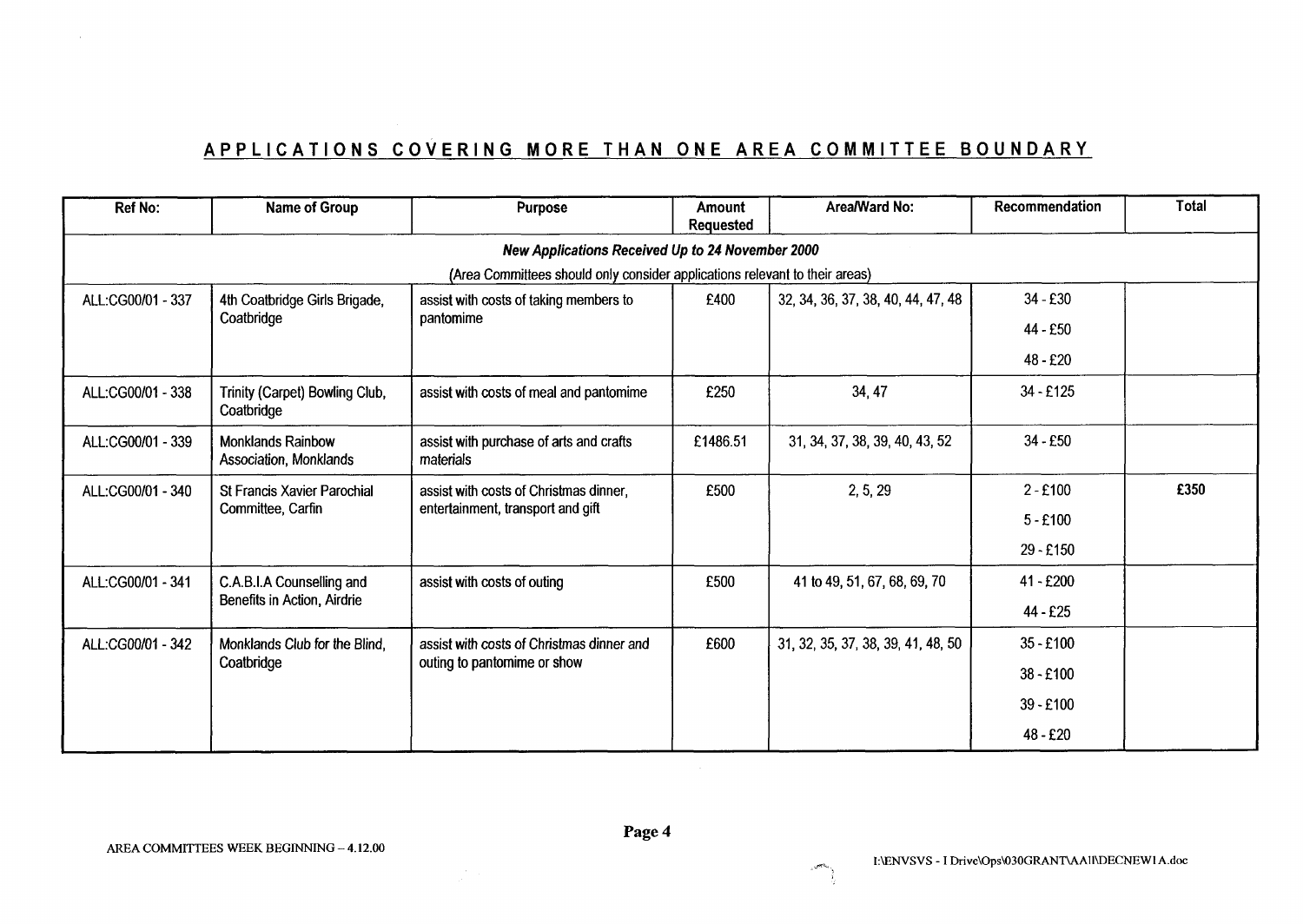| Ref No:           | Name of Group                                      | Purpose                               | Amount<br>Requested | Area/Ward No:              | Recommendation         | <b>Total</b> |
|-------------------|----------------------------------------------------|---------------------------------------|---------------------|----------------------------|------------------------|--------------|
| ALL:CG00/01 - 343 | Keir Hardie Coyotes Roller<br>Hockey Club, Airdrie | assist with purchase of equipment     | £1500               | 25, 27, 28, 43, 50, 59     | 27 - £200              |              |
| ALL:CG00/01 - 344 | <b>Strathcarron Hospice Charity</b>                | assist with costs of rent             | £2000               | 1 to 70                    | $1 - £50$              |              |
|                   | Shop, Kilsyth                                      |                                       |                     |                            | $9 - £30$              |              |
|                   |                                                    |                                       |                     |                            | $21 - Nil$             |              |
|                   |                                                    |                                       |                     |                            | $22 - Nil$             |              |
|                   |                                                    |                                       |                     |                            | $23 - Nil$             |              |
|                   |                                                    |                                       |                     |                            | 44 - £25               |              |
|                   |                                                    |                                       |                     |                            | $58 - £30$             |              |
|                   |                                                    |                                       |                     |                            | $65 - \text{continue}$ |              |
|                   |                                                    |                                       |                     |                            | $69 - £30$             |              |
| ALL:CG00/01 - 345 | One Way Group, Bellshill                           | assist with purchase of recording     | £2000               | 1 to 70                    | $21 - Nil$             |              |
|                   |                                                    | equipment, tapes and cd's             |                     |                            | $22 - Nil$             |              |
|                   |                                                    |                                       |                     |                            | 23 - Nil               |              |
| ALL:CG00/01 - 346 | Flowerhill Senior Citizens Club,<br>Airdrie        | assist with costs of Christmas dinner | £300                | 34, 41, 43, 44, 46, 49, 50 | 44 - £50               |              |
| ALL:CG00/01 - 347 | Wishaw and District Branch of                      | assist with general running costs and | £1840               | 3 to 20, 25, 29, 30        | $8 - £50$              |              |
|                   | Arthritis Care, Wishaw                             | purchase of stationery                |                     |                            | $9 - £50$              |              |
|                   |                                                    |                                       |                     |                            | $10 - £50$             |              |
|                   |                                                    |                                       |                     |                            | 14 - £50               |              |



 $\mathbf{r}$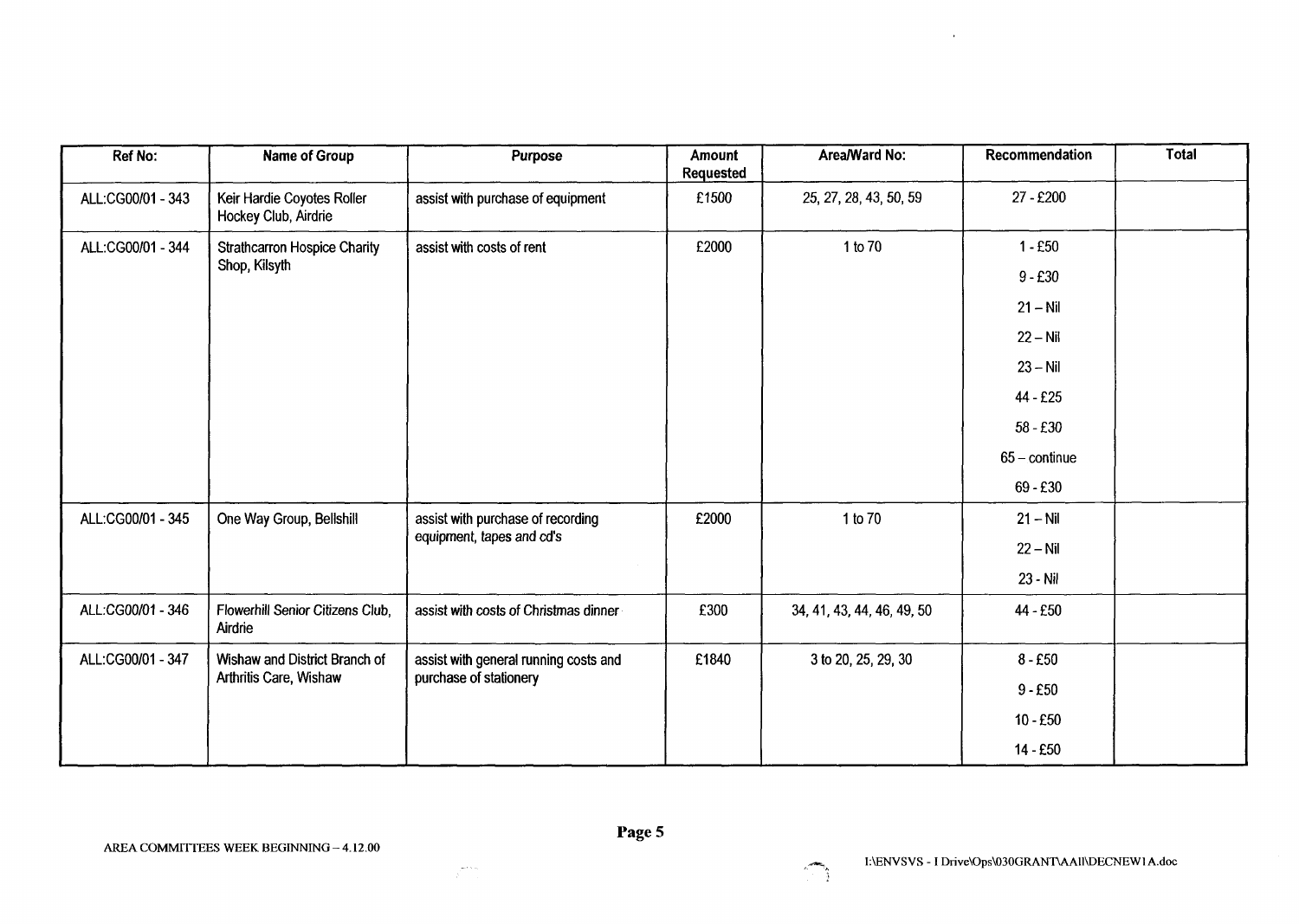| Ref No:           | <b>Name of Group</b>                                  | <b>Purpose</b>                               | Amount<br><b>Requested</b> | Area/Ward No:                       | Recommendation | Total |
|-------------------|-------------------------------------------------------|----------------------------------------------|----------------------------|-------------------------------------|----------------|-------|
| ALL:CG00/01 - 348 | <b>Charter Pensioners Association,</b><br>Motherwell  | assist with costs of dinner dance            | £500                       | 2, 4, 8, 10, 11, 12, 13, 14, 19, 29 |                |       |
| ALL:CG00/01 - 442 | <b>Cumbernauld &amp; District Branch</b>              | assist with costs of Christmas party, meal   | £500                       | 51, 53 to 70                        | $53 - £40$     |       |
|                   | of the Multiple Sclerosis<br>Society, Cumbernauld     | and gifts                                    |                            |                                     | $54 - £100$    |       |
|                   |                                                       |                                              |                            |                                     | $55 - £25$     |       |
|                   |                                                       |                                              |                            |                                     | $56 - £30$     |       |
|                   |                                                       |                                              |                            |                                     | $58 - £30$     |       |
|                   |                                                       |                                              |                            |                                     | $59 - £30$     |       |
|                   |                                                       |                                              |                            |                                     | $60 - £50$     |       |
|                   |                                                       |                                              |                            |                                     | $63 - £30$     |       |
| ALL:CG00/01 - 443 | Scottish Link-Up (Deaf<br>Childrens Club), Coatbridge | assist with costs of transport               | £960                       | 6, 16, 51, 70                       |                |       |
| ALL:CG00/01 - 445 | The Barn Amateur Boxing Club,<br>Coatbridge           | assist with purchase of equipment            | £2000                      | 24, 31 to 40                        |                |       |
| ALL:CG00/01 - 488 | Jack and Jill Support Group,                          | assist with costs of taking families away to | £2000                      | 3, 4, 10, 21 to 28, 30, 31, 34, 42, | $4 - £100$     |       |
|                   | <b>Bellshill</b>                                      | holiday centre                               |                            | 51                                  | $21 - Nil$     |       |
|                   |                                                       |                                              |                            |                                     | $22 - Nil$     |       |
|                   |                                                       |                                              |                            |                                     | $23 - £30$     |       |
|                   |                                                       |                                              |                            |                                     | $30 - £100$    |       |
| ALL:CG00/01 - 489 | Kilsyth Music Society, Kilsyth                        | assist with costs of production              | £2000                      | 31 to 70                            |                |       |

 $\label{eq:2.1} \frac{1}{\sqrt{2\pi}}\int_{\mathbb{R}^3}\frac{1}{\sqrt{2\pi}}\left(\frac{1}{\sqrt{2\pi}}\right)^2\frac{1}{\sqrt{2\pi}}\frac{1}{\sqrt{2\pi}}\frac{1}{\sqrt{2\pi}}\frac{1}{\sqrt{2\pi}}\frac{1}{\sqrt{2\pi}}\frac{1}{\sqrt{2\pi}}\frac{1}{\sqrt{2\pi}}\frac{1}{\sqrt{2\pi}}\frac{1}{\sqrt{2\pi}}\frac{1}{\sqrt{2\pi}}\frac{1}{\sqrt{2\pi}}\frac{1}{\sqrt{2\pi}}\frac{1}{\sqrt{2\pi}}\frac$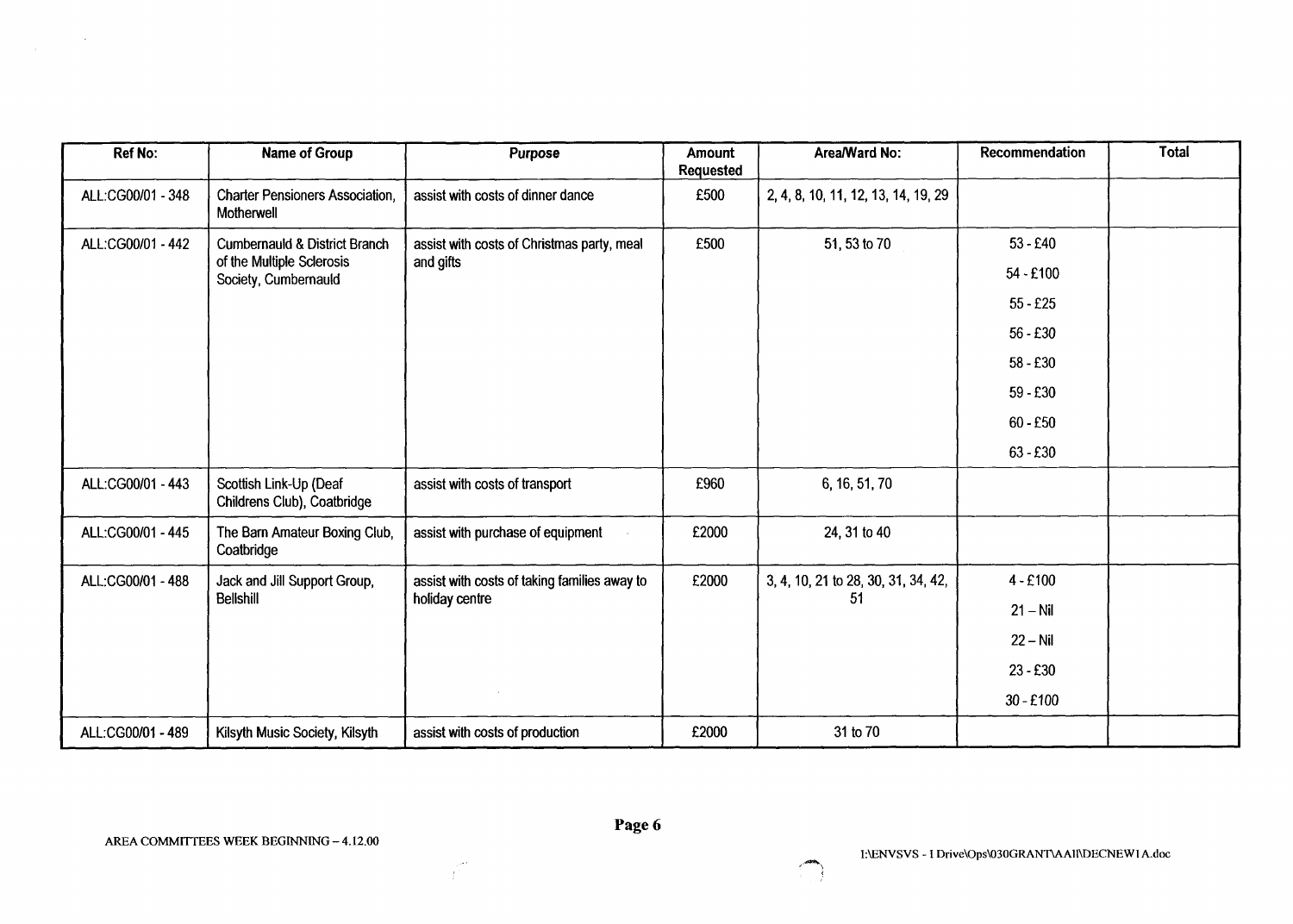| Ref No:           | Name of Group                                                    | <b>Purpose</b>                                                                                | Amount<br>Reauested | Area/Ward No: | Recommendation | Total |
|-------------------|------------------------------------------------------------------|-----------------------------------------------------------------------------------------------|---------------------|---------------|----------------|-------|
| ALL:CG00/01 - 490 | <sup>1</sup> 1st New Stevenston Girls<br>Brigade, New Stevenston | assist with costs of sports, buses for<br>I outings and purchase of microphones and<br>stands | £2000               | 5, 25, 27, 28 | $5 - £100$     |       |

 $\sim$ 

 $\gamma^{\rm max}_i$ 



c ... **<sup>i</sup>**

 $\bullet$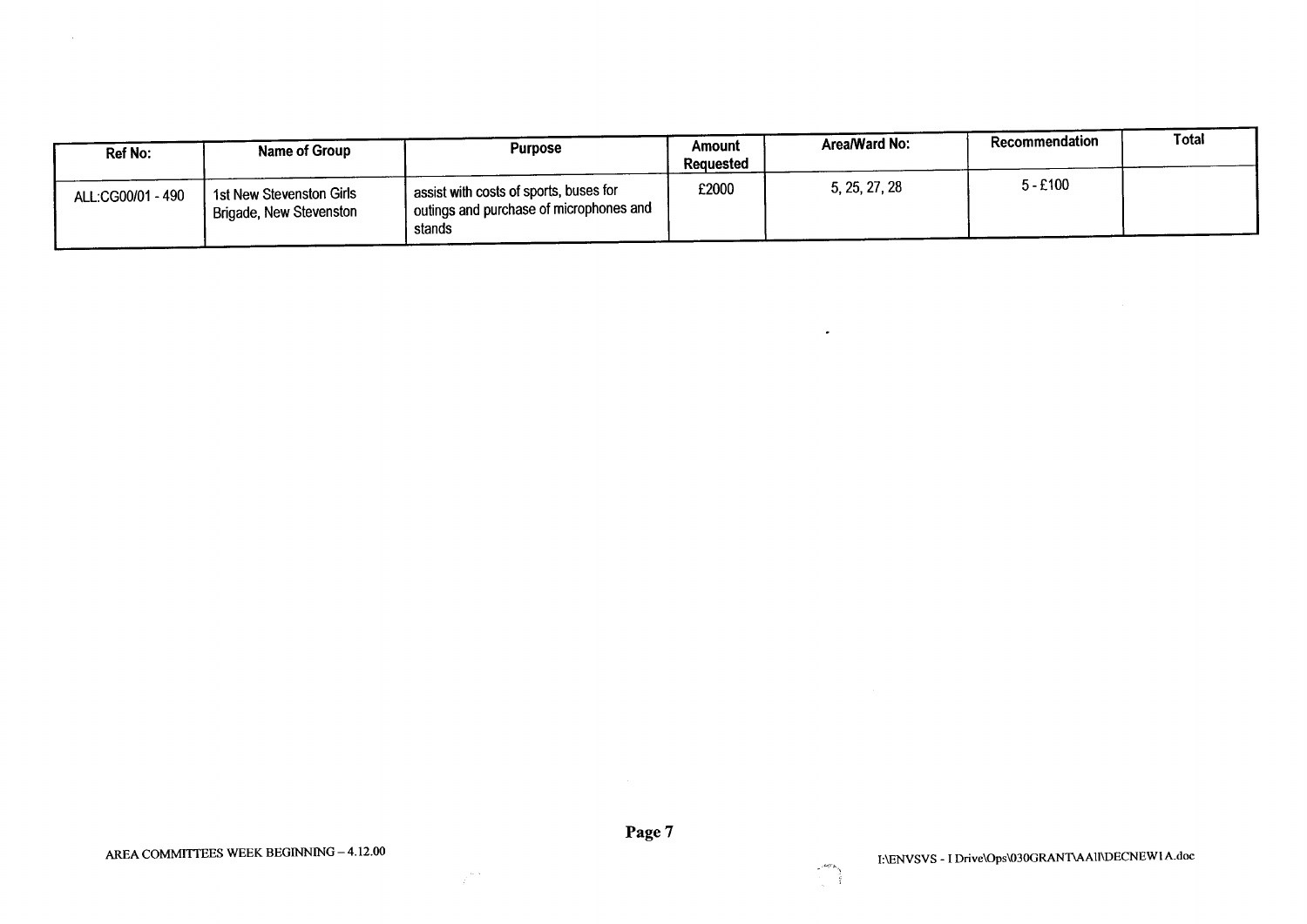# **APPLICATIONS COVERING MORE THAN ONE AREA COMMITTEE BOUNDARY**

| <b>Ref No:</b>                                                              | Name of Group                                     | <b>Purpose</b>                                            | <b>Amount</b><br><b>Requested</b> | Area/Ward No:              | Recommendation | <b>Total</b> |  |  |  |  |
|-----------------------------------------------------------------------------|---------------------------------------------------|-----------------------------------------------------------|-----------------------------------|----------------------------|----------------|--------------|--|--|--|--|
|                                                                             | Late Applications Received Up to 7 December 2000  |                                                           |                                   |                            |                |              |  |  |  |  |
| (Area Committees should only consider applications relevant to their areas) |                                                   |                                                           |                                   |                            |                |              |  |  |  |  |
| ALL:CG00/01 - 506                                                           | Bonkle Day Care Project,<br>Wishaw                | assist with purchase of furniture                         | £2000                             | 6, 7, 8, 9 10, 12 to 20    | $9 - £150$     |              |  |  |  |  |
| ALL:CG00/01 - 507                                                           | Neilson Hall Mens Fellowship,<br><b>Bellshill</b> | assist with cost of outing                                | £500                              | 4, 24, 25, 28              | $4 - Nil$      |              |  |  |  |  |
| ALL:CG00/01 - 508                                                           | New Venture Youth Club,<br>Coatbridge             | assist with costs of childrens Christmas<br>party         | £350                              | 31, 34 to 41               |                |              |  |  |  |  |
| ALL:CG00/01 - 509                                                           | St Andrews Hospice Fayre<br>Group, Airdrie        | assist with costs of hiring Town Hall and<br>Lesser Hall  | £270                              | 1 to 70                    |                |              |  |  |  |  |
| ALL:CG00/01 - 510                                                           | Luggiebank Neighbourhood<br>Watch, Luggiebank     | assist with costs of fitting neighbourhood<br>watch signs | £128.10                           | 45,60                      |                |              |  |  |  |  |
| ALL:CG00/01 - 511                                                           | Wellwynd Playgroup,<br>Coatbridge                 | assist with general running costs                         | £2000                             | 34, 35, 42, 43, 44, 48, 51 |                |              |  |  |  |  |
| ALL:CG00/01 - 512                                                           | Good Neighbours of Muirhouse,                     | assist with costs of Christmas dinner for                 | £2000                             | 1 to 20                    | $1 - £100$     |              |  |  |  |  |
|                                                                             | Motherwell                                        | disabled and senior citizens                              |                                   |                            | $4 - £100$     |              |  |  |  |  |
|                                                                             |                                                   |                                                           |                                   |                            | $5 - £100$     |              |  |  |  |  |
|                                                                             |                                                   |                                                           |                                   |                            | $8 - £100$     |              |  |  |  |  |
|                                                                             |                                                   |                                                           |                                   |                            | $12 - £300$    |              |  |  |  |  |
|                                                                             |                                                   |                                                           |                                   |                            | $13 - £300$    |              |  |  |  |  |

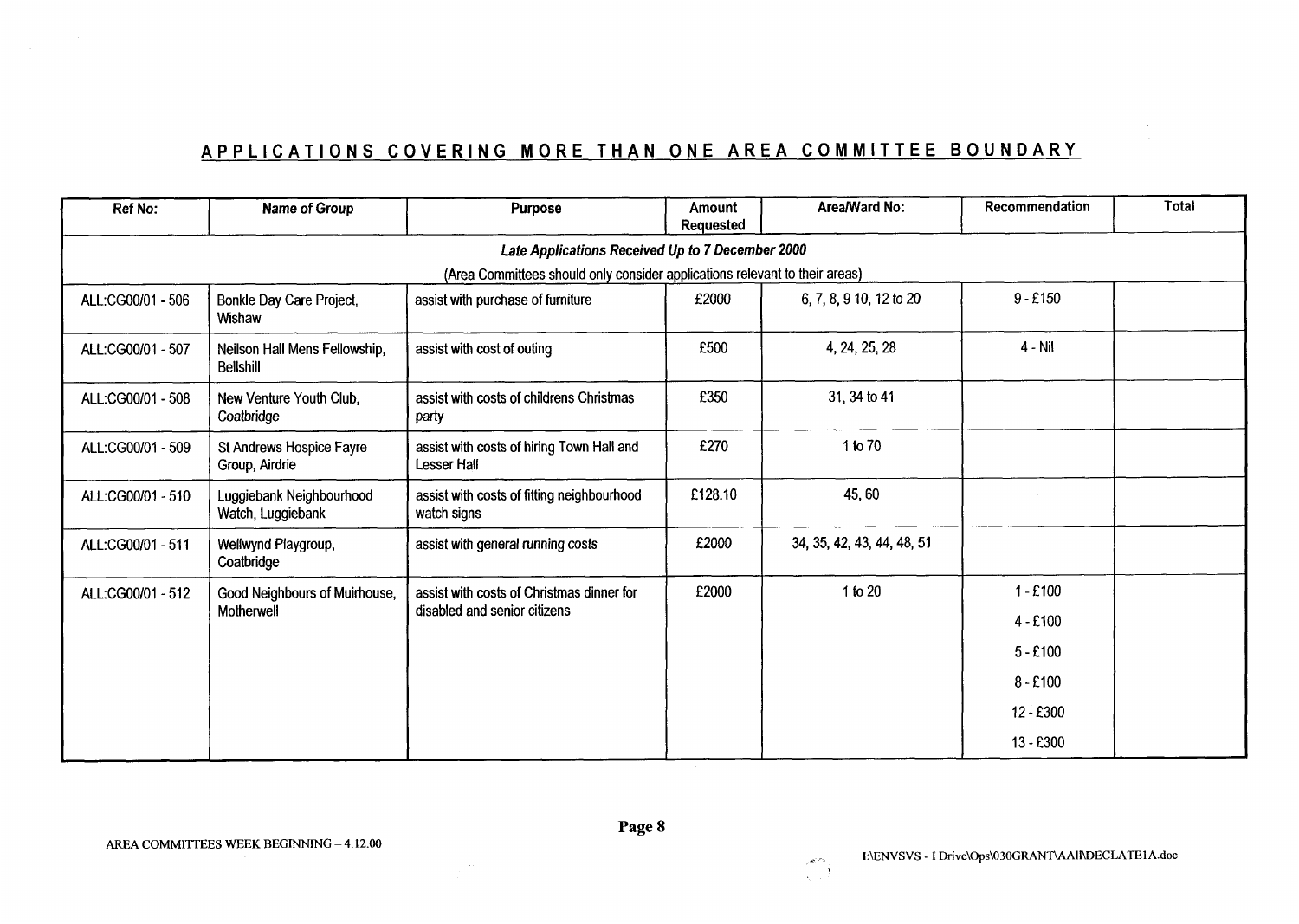| ALL:C500001-533                        | ALL:CG00001 - 532                                                                | <b>Ref No:</b>             |  |
|----------------------------------------|----------------------------------------------------------------------------------|----------------------------|--|
| Carfin Parish Church, Carfin           | Football Club, Cambusnethan<br>Cambusnethan Talbot Amateur                       | Name of Group              |  |
| assist with purchase of folding tables | facilities and purchase of kit<br>assist with costs of travel, lease of training | Purpose                    |  |
| 0023                                   | 00013                                                                            | Requested<br><b>Amount</b> |  |
| 2.5, 29                                | 7, 8, 9, 42                                                                      | Area/Ward No:              |  |
|                                        | 09-5250                                                                          | <b>Recommendation</b>      |  |
|                                        |                                                                                  | Total                      |  |

AREA COMMITTEES WEEK BEGINNING-4.12.00 **AREA COMMITTEES** WEEK BEGINNING - **4.12.00** 

**Page 9** 

**1:ENVSVS** EVENVSVS - I Drive\Ops\030GRANT\AAll\DECLATE1A.doc **Drive\Ops\030GRAN72AAll~ECLATE1A.doc** 

.<br>المحموب .<br>المحموب .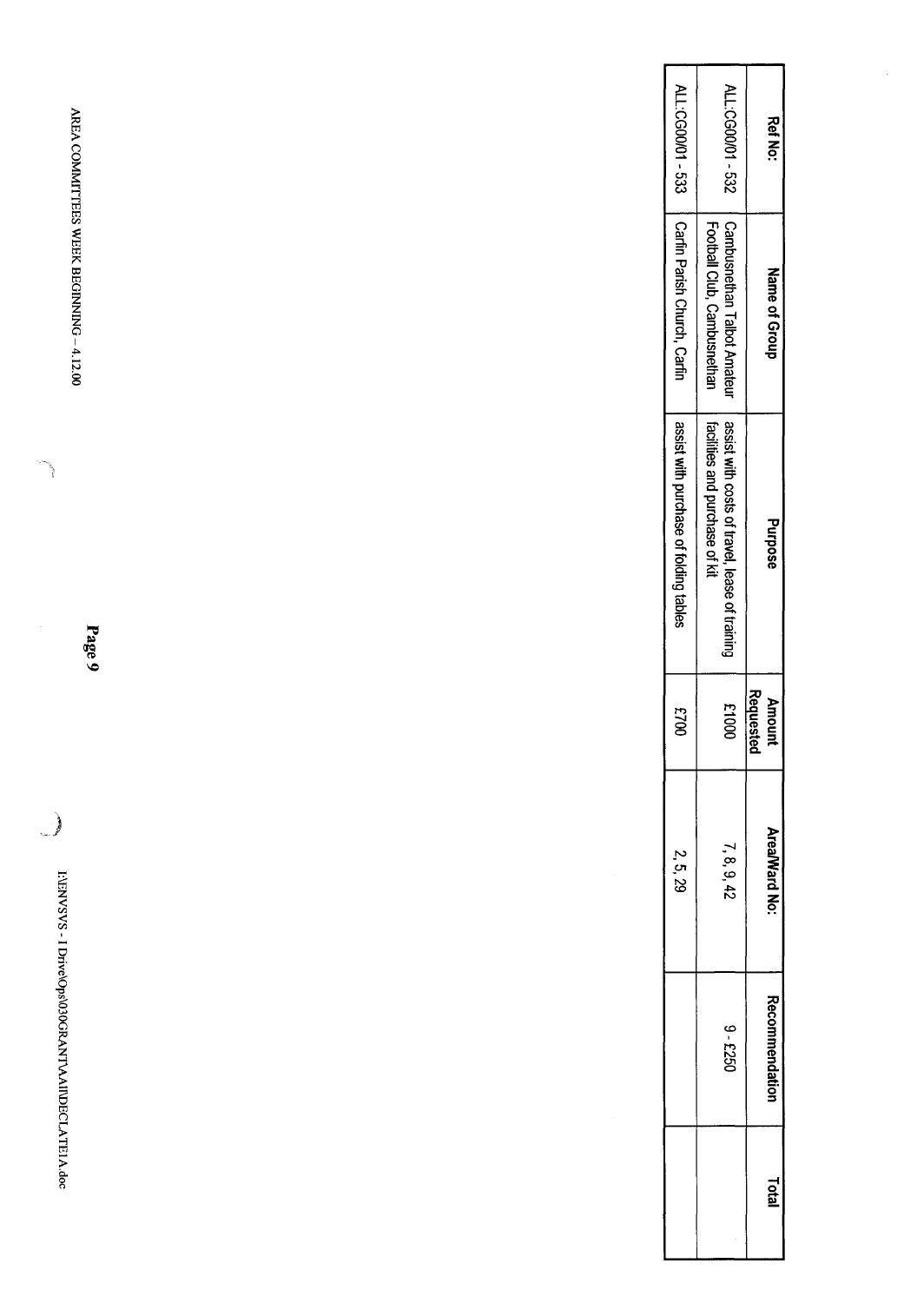## **BELLSHILL AND DISTRICT AREA COMMITTEE**

**Community Grant Applications** 

| <b>Ref No:</b>                | Name of Group                          | <b>Purpose</b>                                                                     | Amount<br>Requested | Area/Ward No: | Recommendation | Total |  |  |
|-------------------------------|----------------------------------------|------------------------------------------------------------------------------------|---------------------|---------------|----------------|-------|--|--|
| <b>Continued Applications</b> |                                        |                                                                                    |                     |               |                |       |  |  |
| BEL:CG00/01 - 293             | Health and Support Group,<br>Bellshill | assist with purchase of equipment, general<br>running and activity programme costs | £500                | 26, 28        |                |       |  |  |
|                               |                                        | (previously awarded £100)                                                          |                     |               |                |       |  |  |

**N.B Continued applications which do not attract a recommendation to fund will receive no further consideration, and accordingly applicants will be advised of a nil award.** 

**BELLSHILL AREA COMMITTEE - 7.12.00** 

-ť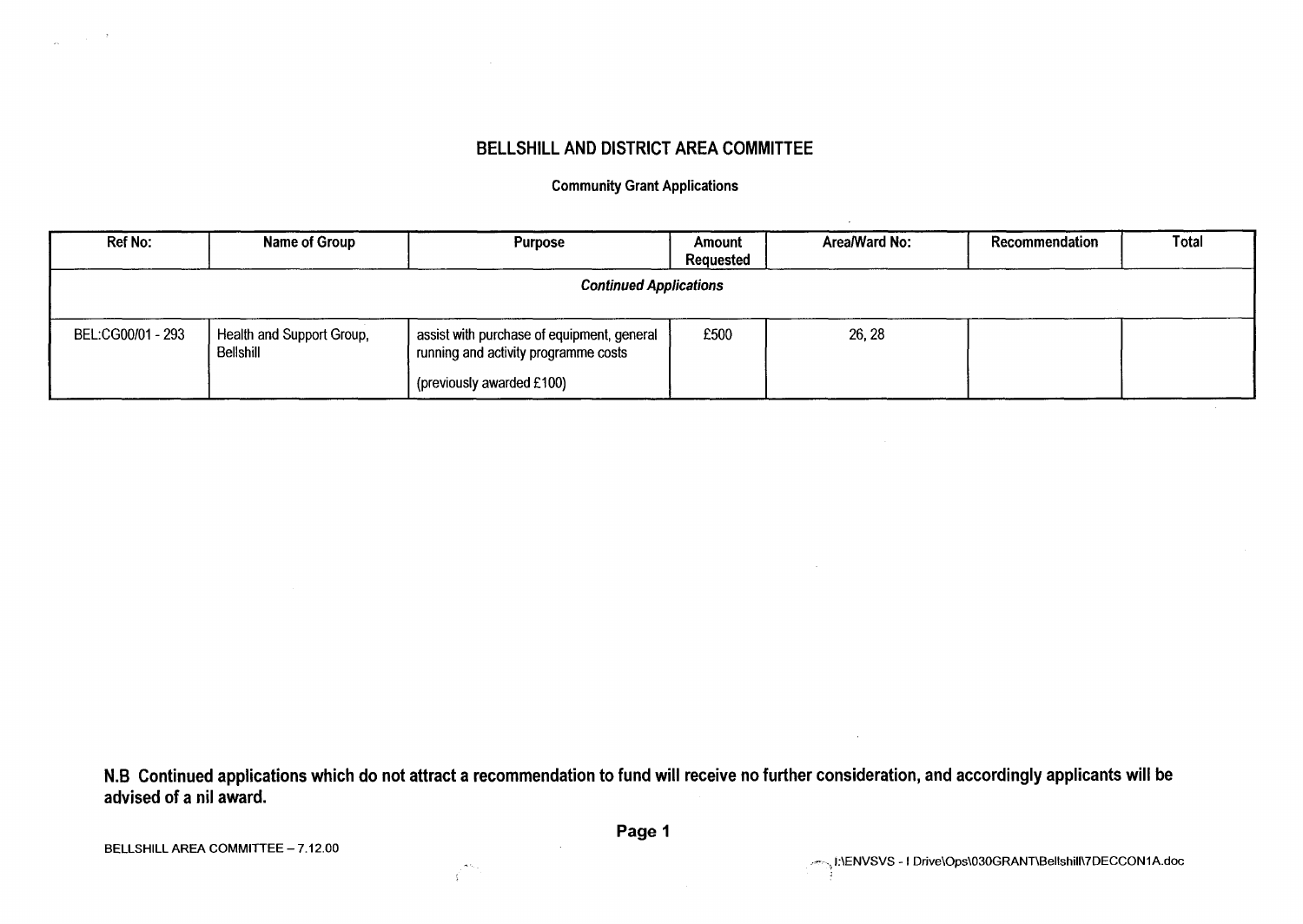## **BELLSHILL AND DISTRICT AREA COMMITTEE**

#### **COMMUNITY GRANT APPLICATIONS**

| <b>Ref No:</b>                                   | Name of Group                                                                                                                         | <b>Purpose</b>                                                    | Amount<br><b>Requested</b> | Area/Ward No:      | Recommendation | <b>Total</b> |  |  |  |
|--------------------------------------------------|---------------------------------------------------------------------------------------------------------------------------------------|-------------------------------------------------------------------|----------------------------|--------------------|----------------|--------------|--|--|--|
| New Applications Received Up to 24 November 2000 |                                                                                                                                       |                                                                   |                            |                    |                |              |  |  |  |
| BEL:CG00/01 - 407                                | <b>Holytown Primary Parents</b><br>Association, Holytown                                                                              | assist with purchase of sporting equipment<br>and football strips | £200                       | 27                 | 27 - £200      |              |  |  |  |
| BEL:CG00/01 - 408                                | <b>Mossend Primary Parents</b><br>Teachers Association, Mossend                                                                       | assist with costs of Christmas parties,<br>outings and treats     | £500                       | 26                 |                |              |  |  |  |
| BEL:CG00/01 - 409                                | <b>Community Indoor Bowling</b><br>Club, Newarthill                                                                                   | assist with purchase of bowling carpet                            | £200                       | 29                 | 29 - £150      |              |  |  |  |
| BEL:CG00/01 - 410                                | Newarthill Amateur Football<br>Club, Newarthill                                                                                       | assist with running costs and fees<br>thorughout the year         | £2000                      | 27, 28, 29         | 29 - £200      |              |  |  |  |
| BEL:CG00/01 - 411                                | <b>Bellshill &amp; District Citizens</b><br>assist with costs of Christmas social event<br>Advice Bureau, Bellshill<br>for volunteers | £100                                                              | 21 to 30                   | $21 - Nil$         |                |              |  |  |  |
|                                                  |                                                                                                                                       |                                                                   |                            |                    | $22 - Nil$     |              |  |  |  |
|                                                  |                                                                                                                                       |                                                                   |                            |                    | $23 - Nil$     |              |  |  |  |
| BEL:CG00/01 - 412                                | <b>Clay Road Sheltered Housing</b><br>Complex, Bellshill                                                                              | assist with costs of Christmas dinner and<br>concert              | £200                       | 30                 |                |              |  |  |  |
| BEL:CG00/01 - 413                                | <b>Bellshill and Mossend YMCA</b><br>Out of School Childcare<br>Service, Bellshill                                                    | assist with costs of taking children to<br>pantomime              | £720                       | 24, 25, 26, 28, 30 | $30 - £150$    |              |  |  |  |
| BEL:CG00/01 - 414                                | <b>Bellshill Community Council,</b><br><b>Bellshill</b>                                                                               | assist with costs of remembrance day<br>parade                    | £350                       | 24, 25, 26, 28, 30 | $30 - £70$     |              |  |  |  |

 $\sim$ 

 $\mathbb{R}^2$ 

 $\frac{2}{\sqrt{2}}$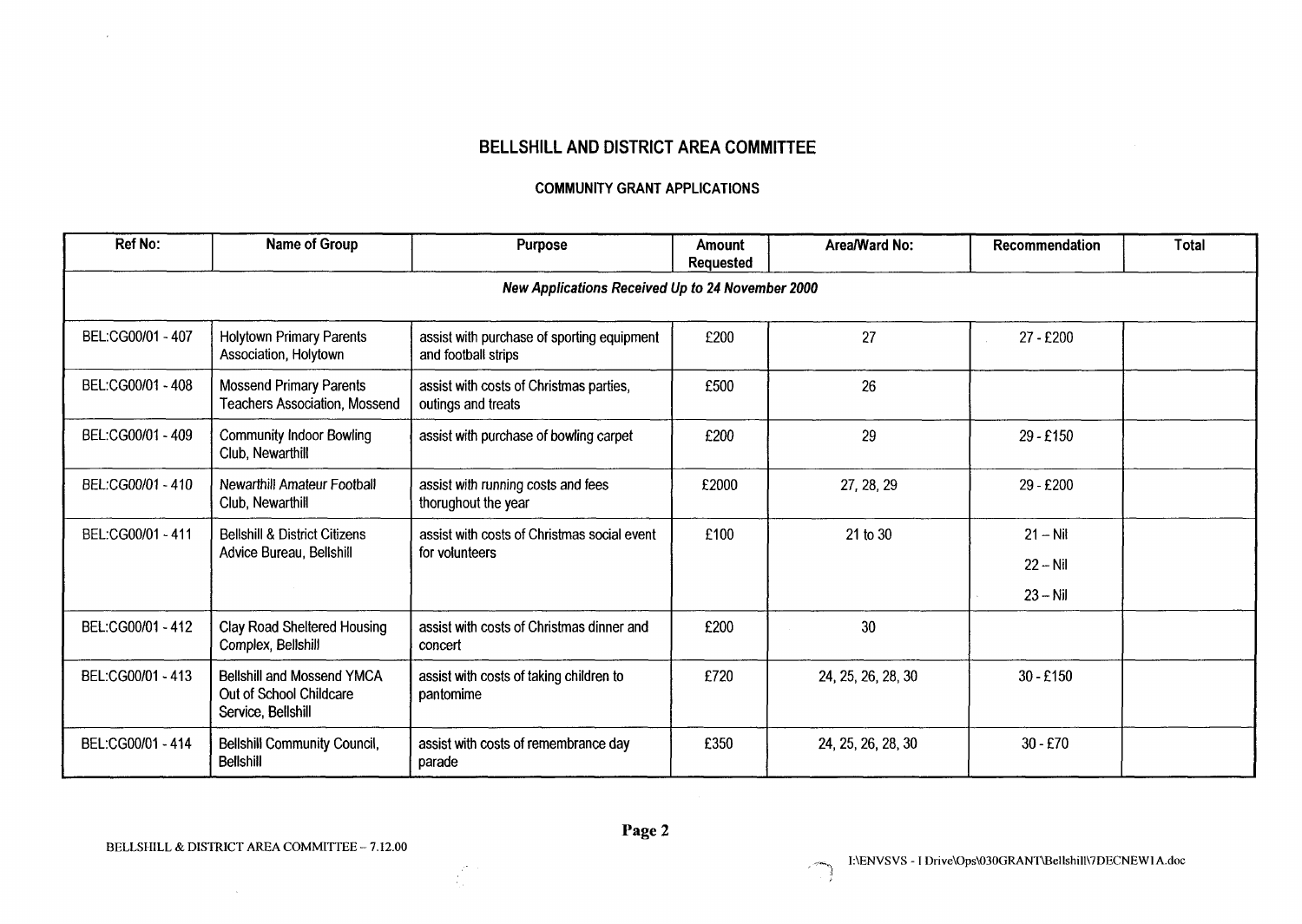| <b>Ref No:</b>    | Name of Group                                          | Purpose                                                                                                            | <b>Amount</b><br><b>Requested</b> | Area/Ward No:  | Recommendation | <b>Total</b> |
|-------------------|--------------------------------------------------------|--------------------------------------------------------------------------------------------------------------------|-----------------------------------|----------------|----------------|--------------|
| BEL:CG00/01 - 415 | Holytown Girls Brigade,<br>Holytown                    | assist with costs of crafts, outings,<br>transport and sports                                                      | £200                              | 27             | 27 - £200      |              |
| BEL:CG00/01 - 416 | The Bellshill Babes, Bellshill                         | assist with purchase of sound equipment,<br>ladders, material, crafts and paint also the<br>hire of some equipment | £400                              | 24             |                |              |
| BEL:CG00/01 - 417 | Bellshill (South) Senior Citizens<br>Group, Bellshill  | assist with costs of meal, entertainment<br>and gift                                                               | £600                              | 25, 26         | 25 - £300      |              |
| BEL:CG00/01 - 418 | <b>Hattonrigg Senior Citizens</b><br>Centre, Bellshill | assist with costs of Christmas dinner                                                                              | £200                              | 24, 25, 26, 30 | $30 - £100$    |              |
| BEL:CG00/01 - 419 | John Doyle Centre OAP,<br>Newarthill                   | assist with costs of bus run and Christmas<br>dinner                                                               | £100                              | 29             | 29 - £100      |              |
| BEL:CG00/01 - 420 | Semi-Housebound Committee,<br>Newarthill               | assist with costs of outings                                                                                       | £200                              | 29             | 29 - £150      |              |
| BEL:CG00/01 - 421 | St Teresa's Social Committee,<br>Newarthill            | assist with costs of Christmas treat                                                                               | Unknown                           | 29             | 29 - £300      |              |
| BEL:CG00/01 - 478 | 1st Viewpark Anchor Boys,                              | assist with costs of Christmas outing                                                                              | £200                              | 21, 22, 23     | $21 - £50$     |              |
|                   | Viewpark                                               |                                                                                                                    |                                   |                | $22 - £100$    |              |
|                   |                                                        |                                                                                                                    |                                   |                | $23 - £50$     |              |
| BEL:CG00/01 - 479 | <b>Uddingston &amp; District Homing</b>                | assist with costs of renovating premises                                                                           | £1000                             | 21, 22, 23     | $21 - £150$    |              |
|                   | Club, Uddingston                                       |                                                                                                                    |                                   |                | 22 - £150      |              |
|                   |                                                        |                                                                                                                    |                                   |                | 23 - £200      |              |

 $\sim$